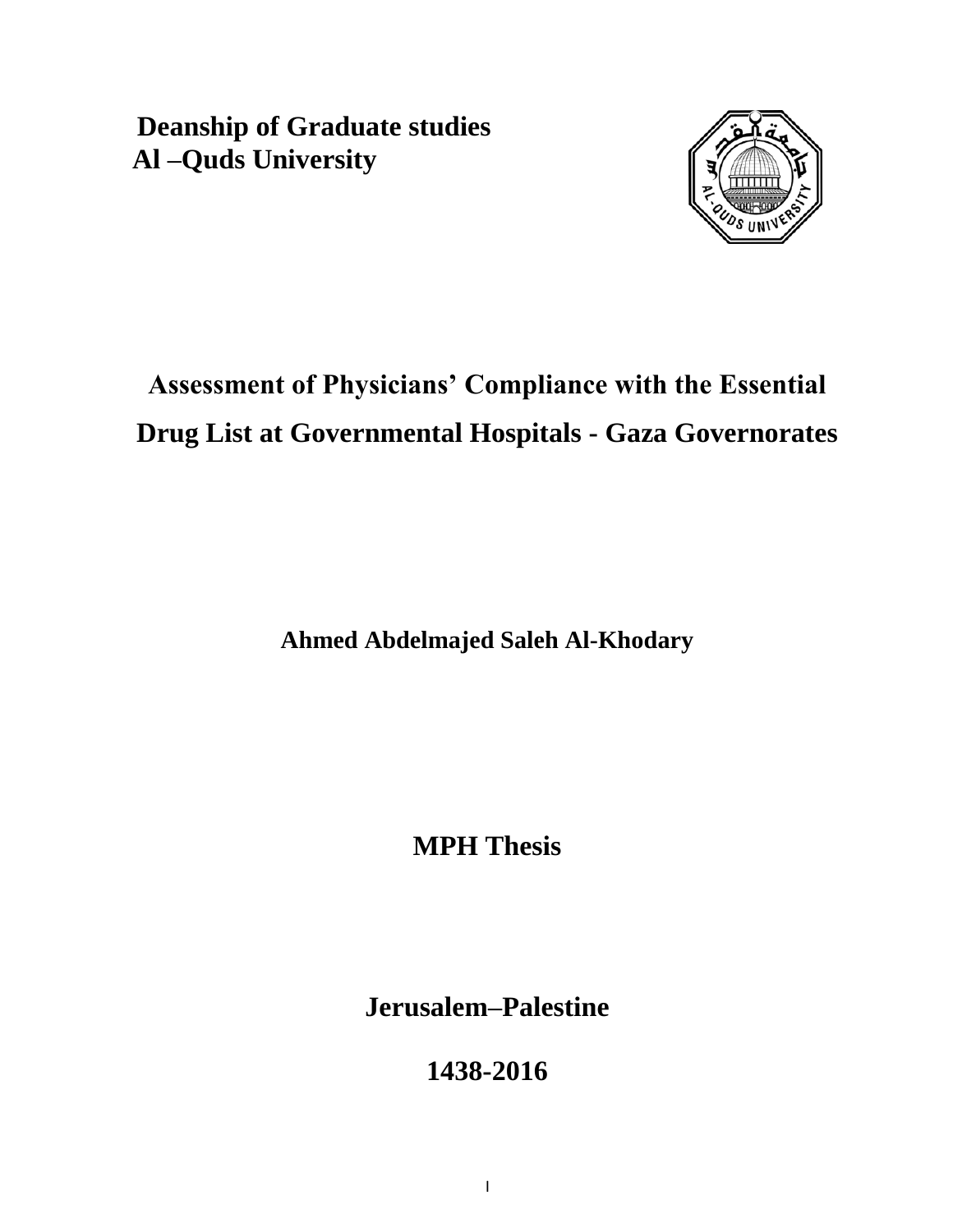# **Assessment of Physicians' Compliance with the Essential Drug List at Governmental Hospitals - Gaza Governorates**

**Submitted by:**

# **Ahmed Abdelmajed Saleh Al-Khodary**

BSc. of Pharmacy- Al Azhar University, Gaza, Palestine

### **Supervisor: Dr. Khitam Abu Hamad**

Assistant Professor-Al-Quds University, Palestine

A Thesis Submitted in Partial Fulfillment of Requirements for The Degree of Master of Public Heath/Heath Management. Al-Quds University

# **1438 - 2016**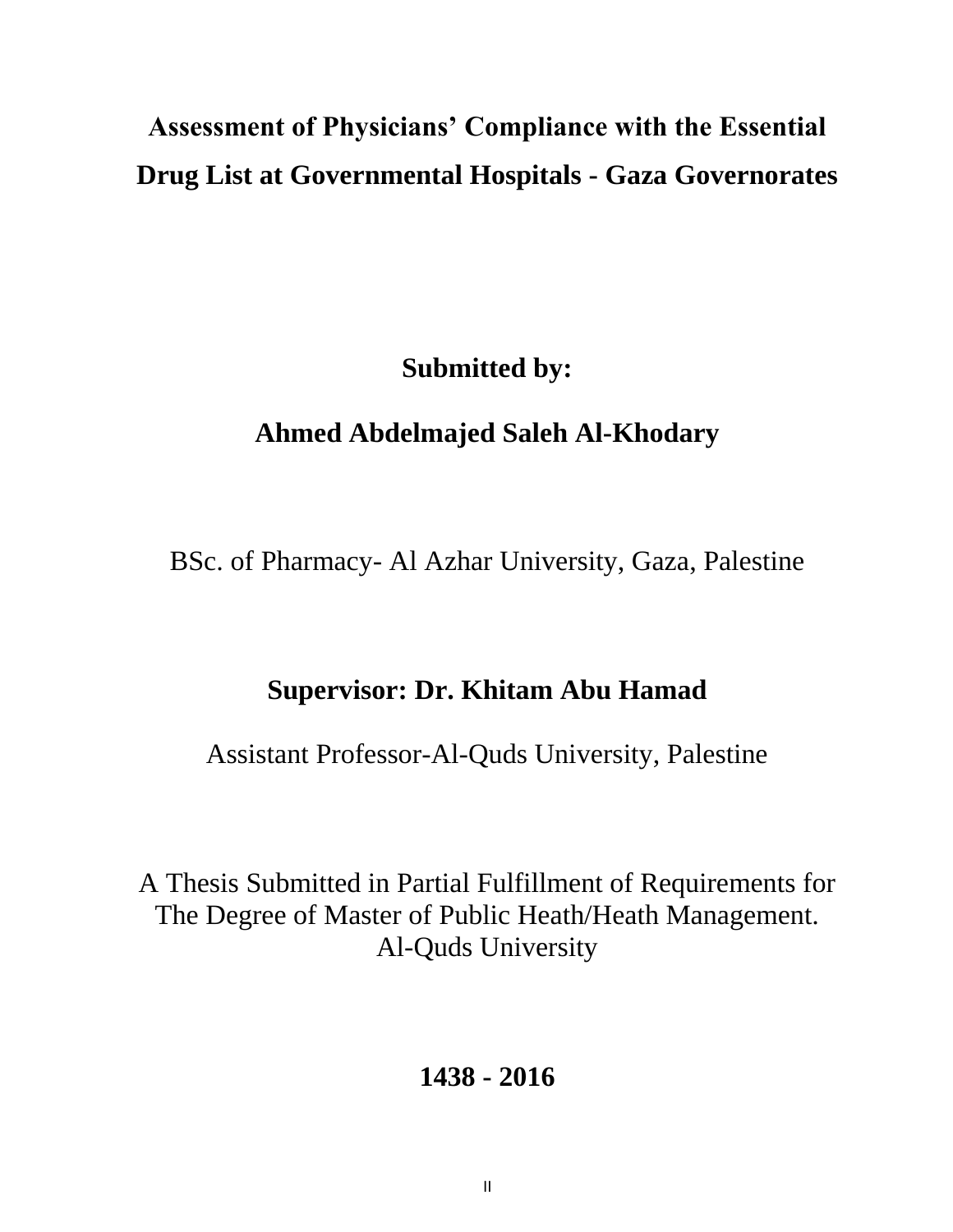**Al –Quds University Deanship of Graduate studies School of Public Health** 



**Thesis Approval**

# **Assessment of Physicians' Compliance with the Essential Drug List at Governmental Hospitals - Gaza Governorates**

Prepared by: **Ahmed Abdelmajed Saleh Al-Khodary**

Registration No.: **21310101**

Supervisor: **Dr. Khitam Abu Hamad**

Master thesis submitted and accepted, Date: / / 2016

The names and signatures of examining committee members are as follow:

1. Head of committee: Dr. Khitam Abu Hamad

2. Internal examiner: **Dr. Yahia Abed** 

3. External examiner: Dr. Sobhy Skaik

| Signature to |
|--------------|
| Signature    |
| Signature    |

**Jerusalem- Palestine**

**1438 - 2016**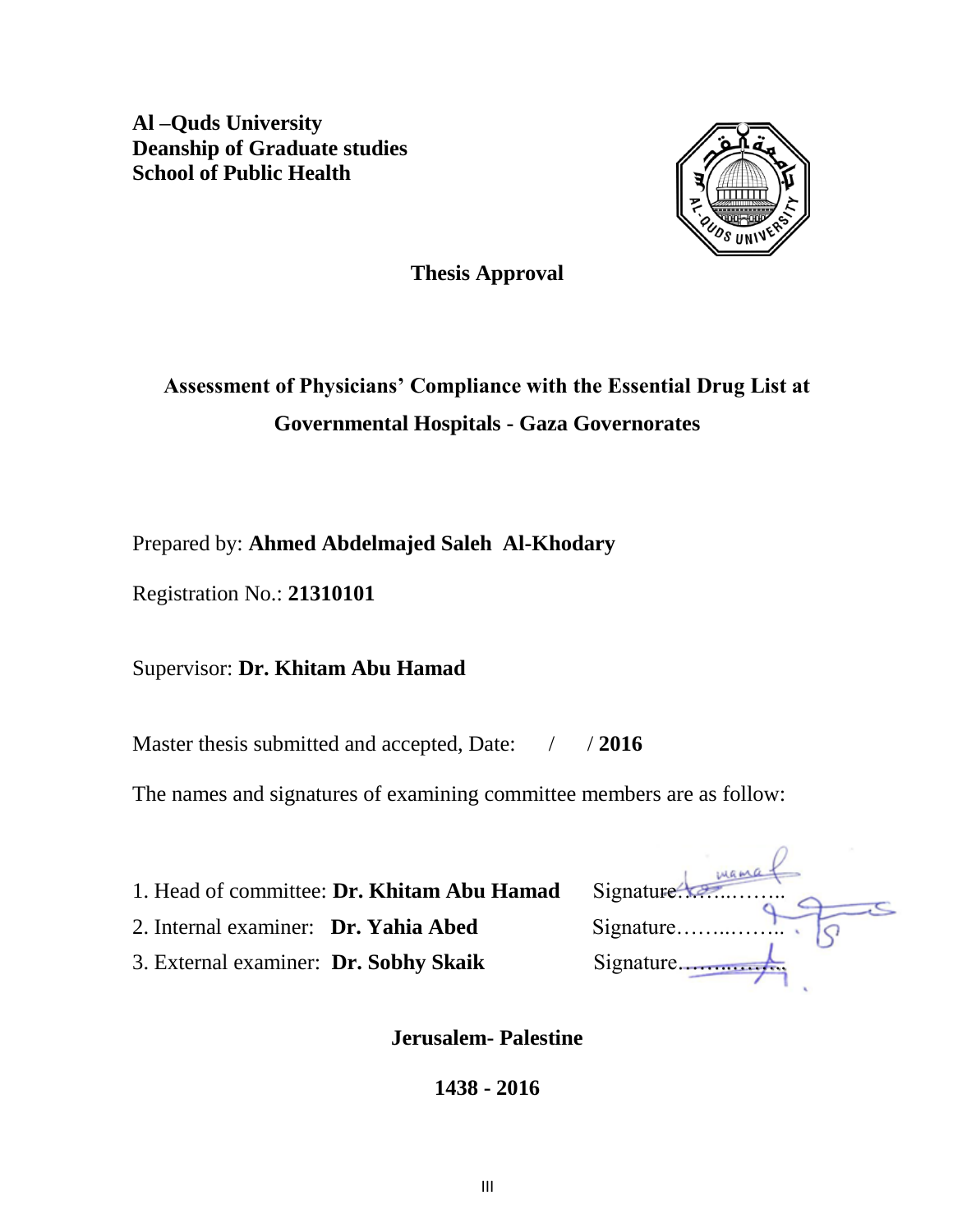# **Dedication**

<span id="page-3-0"></span>*To my mother and father to whom I owe my life and success To my dear wife who has been a great source of motivation and inspiration. To my little princes; Lana for here encouraging smiles To my brothers and sister To my friends To my colleagues And To everyone who contributed to make this study a reality* 

# **Ahmed Abdelmajed Saleh Al-Khodary**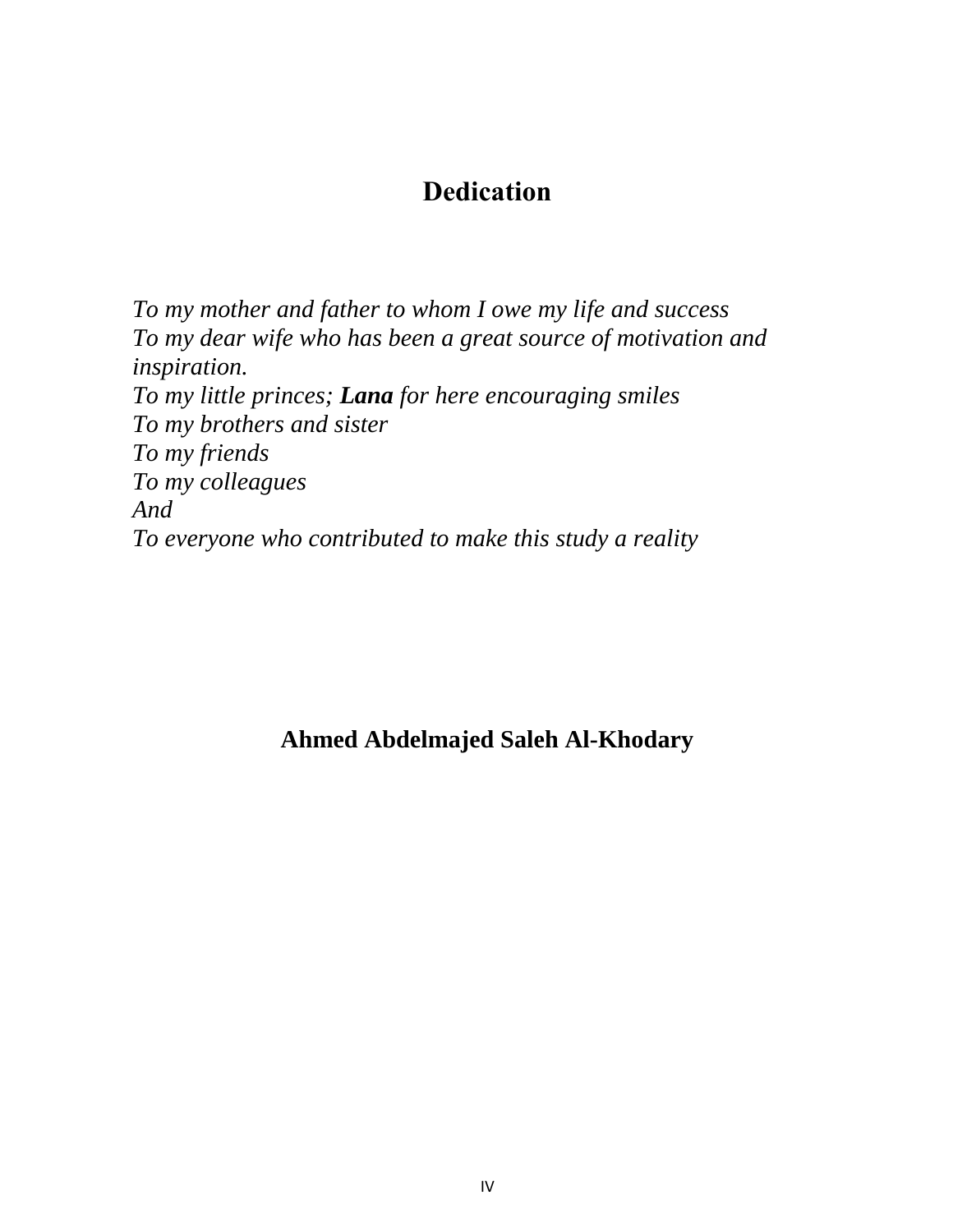### <span id="page-4-0"></span>**Declaration**

I certify that this thesis submitted for the degree of master is the result of my own research, except where otherwise acknowledged, and that this thesis or any of its parts has not been submitted for higher degree to any other university or institution.

**Signed:** 

**Ahmed Abdelmajed Saleh Al-Khodary**

**Date: / / 2016**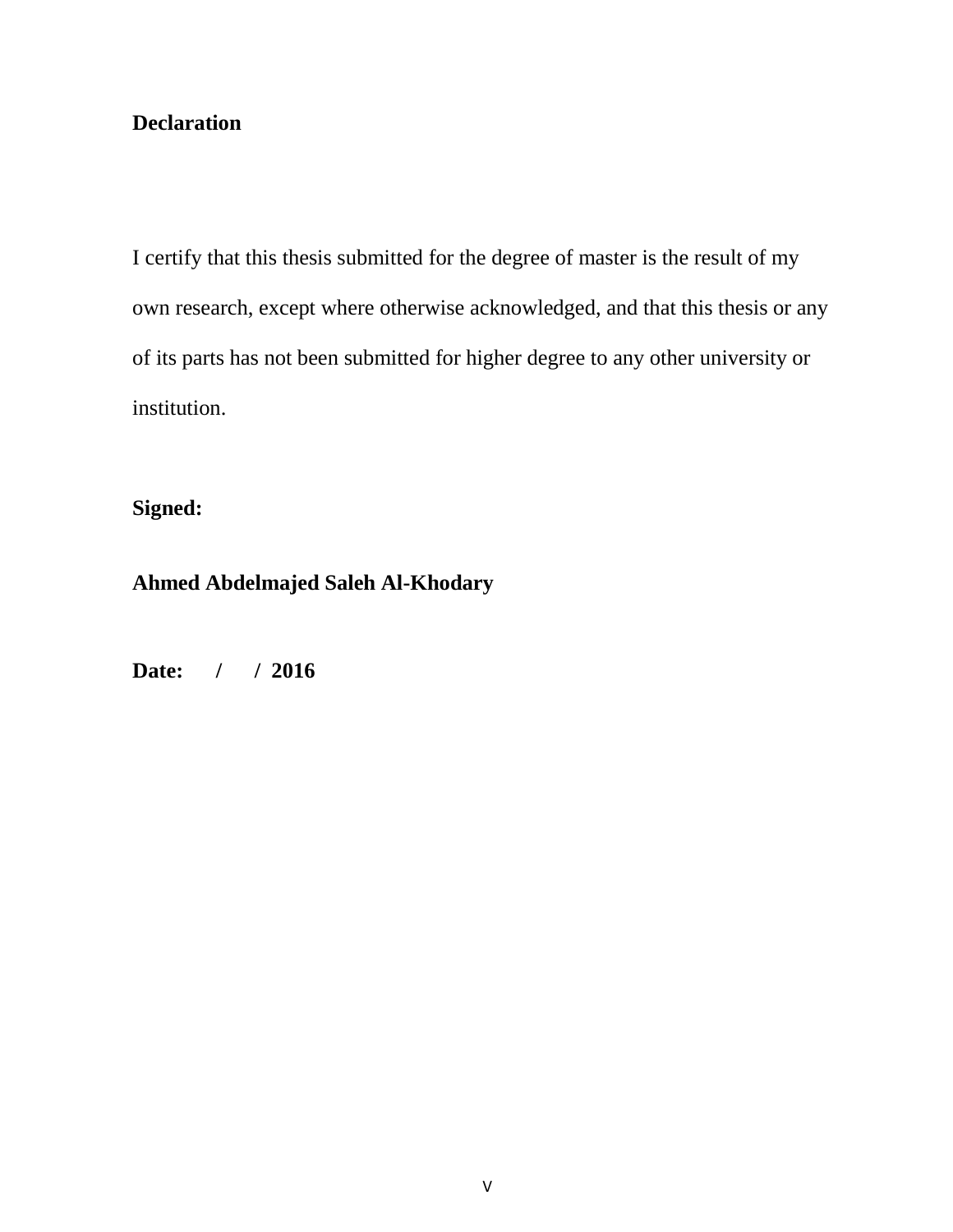#### **Acknowledgement**

This thesis would not have been possible without the guidance and help of several individuals who contributed and extended their valuable assistance in the completion of this study. My high recognition and appreciations is due to **Dr. Khitam Abu Hamad** for her support and guidance.

• I am grateful for **Dr. Bassam Abu Hamad** and **Dr. Yahia Abed**.

• Deep thanks to my family who supported me, especially my parents, and my wife.

• Many thanks go to my dear friends **Dr. Na`el Skaik**, **Dr. Ramadan Al-Khatib**, and **Dr. Saifuddin Odah**, **Dr. Ra`ed Kashkash**, **Dr. Zakari Abu Kamar**, **Dr. Majda Al-Kishawi**, and **Dr. Anwar Jadallah**.

• Many thanks go to my colleagues who worked with the research as volunteer assistants for their efforts in collecting data and questionnaires.

• Lastly, many thanks are due to health care providers who participated in the study and without them this work could not be completed.

The researcher would like to thank colleagues at Al-Shifa hospital, colleagues at Nasser hospital, colleagues at EGH hospital, colleagues at Al-Aqsa hospital, and colleagues at Kamal Odwan hospital for their active support for this research in facilitation of data collection.

#### **Ahmed Abdelmajed Saleh Al-Khodary**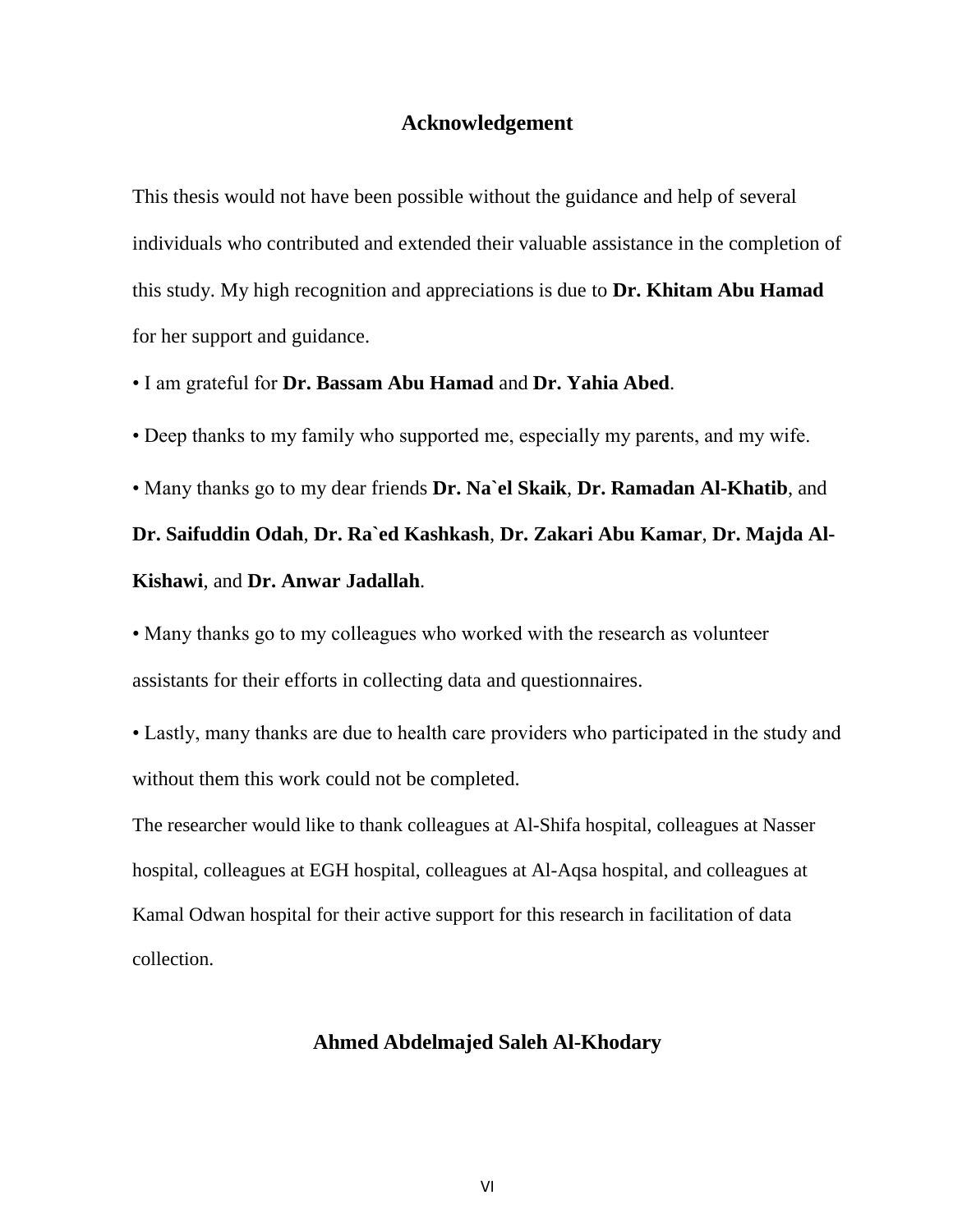#### **Abstract**

<span id="page-6-0"></span>*Physician's compliance with Essential Drug List (EDL) is defined as the extent to which their prescribing behavior matches the recommendations of the Palestinian Ministry of Health. Improper prescribing behavior of physicians has a negative impact on medical resources leading to serious financial overload, as well as undesired health impacts on patients. Promoting appropriate use of drugs, including compliance with EDL could save up to 5% of countries health expenditures. The WHO defines the Essential Drugs as those that satisfy the priority health care needs of the population.* 

*The overall aim of the study was to assess physicians' compliance with EDL at governmental hospitals in the GG. The design of this study is a cross section: quantitative analytical design. The quantitative data were collected using 2 tools: First tool was a well-structured questionnaire*  which was used to collect data on physicians' knowledge and attitude toward EDL. The other *tools are three checklists that were used to collect data on Physicians' compliance with EDL. The first checklist was used to extract data from the in-patient medication sheets (admitted cases); the second checklist was used to extract data from the emergency department reports-discharge sheet of emergency rooms; and the third checklist was used to extract data from the in-patient discharge reports, discharge certificate in the study settings. In total, 296 questionnaires were collected, 1098 in-patient medication sheets, 1595 emergency department reports, and 1226 inpatient discharge reports from the study settings. Analysis of data was conducted using SPSS program; the analysis involved conducting frequency distributions, cross tabulation, mean percentages, one-way Anova, and Chi-square.*

*Findings of the study have showed that the average total number of drugs prescribed in the inpatient medication sheet in the study settings was 5.21 drugs per sheet; the majority of the collected in-patient medication sheets (78%) were fully compliant with EDL. The average total number of drugs prescribed in the emergency department reports among the study settings was 2.17 drugs per emergency department report; only one third of the collected emergency department reports (31%) were fully compliant with EDL. The average total number of drugs prescribed in the in-patient discharge reports among the study settings was 3 drugs per report; nearly one third of the collected in-patient discharge reports (31%) were fully compliant with EDL. The findings of the study have also shown that knowledge of the study participants about the MoH-EDL, hospital EDL and its updating process is not high. However, there is a positive attitude among physicians about the EDL and its benefits. The majority of the study participants agreed on the importance and necessity of EDL for: provision of equitable health services; provision of quality health services; reduction of wasting in financial resources; reducing patient harm; and on the fact that the listed drugs in the EDL are selected on scientific bases. The majority of the study participants neither communicated with hospital pharmacists properly nor responded to pharmacists' recommendations in prescribing drugs from EDL. The study findings revealed that hospital management does not efficiently exercising its role in encouraging physicians to be compliant with EDL.* 

*There is a need to implement a continuous education and training programs for healthcare staff concerning EDL and treatment protocols; to disseminate printed and softcopies copies of the EDL and hospital EDL; to activate the monitoring role of auditing system to improve physicians' compliance with EDL; to update the MoH EDL and hospital EDL. There is a need to conduct more research studies, including both qualitative and quantitative studies to deeply understand all the relevant factors that might affect physicians' compliance with EDL. There is also a need to conduct similar research studies in specialized and private hospitals.*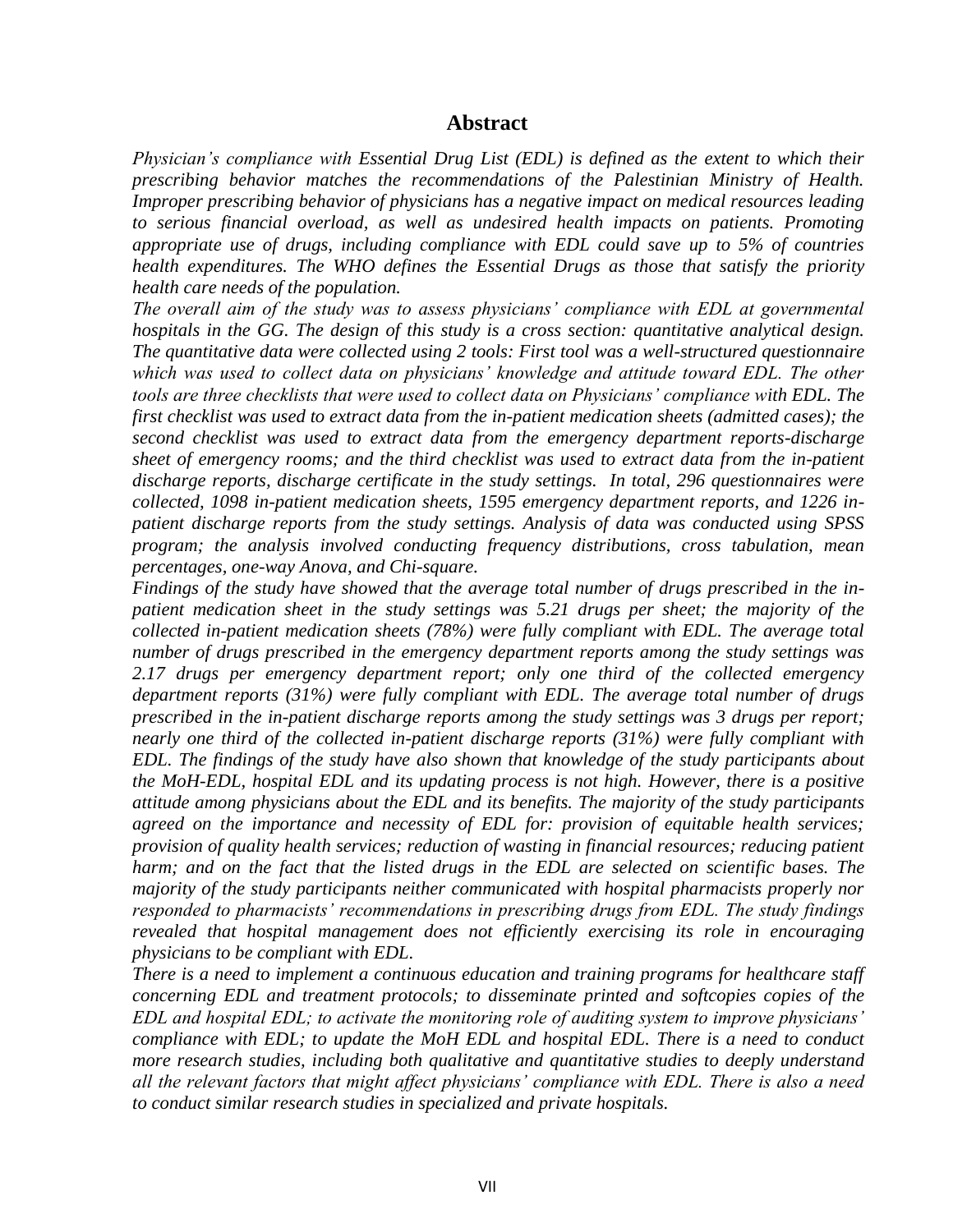# **Table of contents**

| .1.1  |  |  |  |
|-------|--|--|--|
| 1.2.  |  |  |  |
| 1.3.  |  |  |  |
| 1.4.  |  |  |  |
| 1.5.  |  |  |  |
| 1.6.  |  |  |  |
| 1.7.  |  |  |  |
| 1.8.  |  |  |  |
| 1.9.  |  |  |  |
| 1.10. |  |  |  |
| 1.11. |  |  |  |
| .1.12 |  |  |  |
| 1.13. |  |  |  |
| 1.14. |  |  |  |
| 1.15. |  |  |  |
| 1.16. |  |  |  |
|       |  |  |  |
|       |  |  |  |
|       |  |  |  |
|       |  |  |  |
|       |  |  |  |
|       |  |  |  |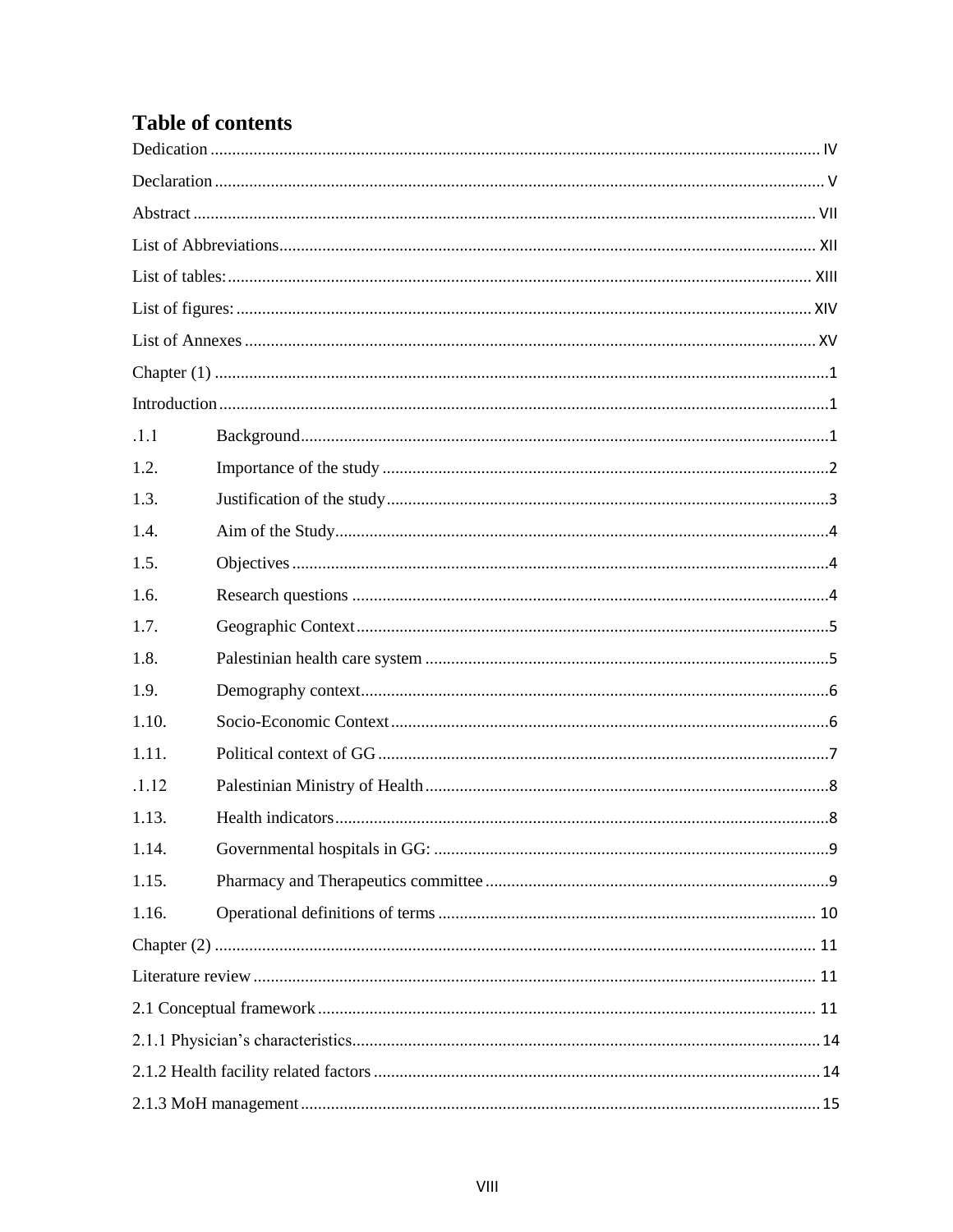| 3.1.     |  |  |  |
|----------|--|--|--|
| 3.2.     |  |  |  |
| 3.3.     |  |  |  |
| 3.4.     |  |  |  |
| 3.5.     |  |  |  |
| 3.5.1.   |  |  |  |
| 3.5.2.   |  |  |  |
| 3.5.2.1. |  |  |  |
| 3.5.2.2. |  |  |  |
| 3.5.2.3. |  |  |  |
| 3.6.     |  |  |  |
| 3.6.1.   |  |  |  |
| 3.6.2.   |  |  |  |
| 3.7.     |  |  |  |
| 3.7.1.   |  |  |  |
| 3.7.1.1. |  |  |  |
| 3.7.1.2. |  |  |  |
| 3.7.2.   |  |  |  |
| 3.7.2.1. |  |  |  |
| 3.7.2.2. |  |  |  |
| 3.8.     |  |  |  |
| 3.8.1.   |  |  |  |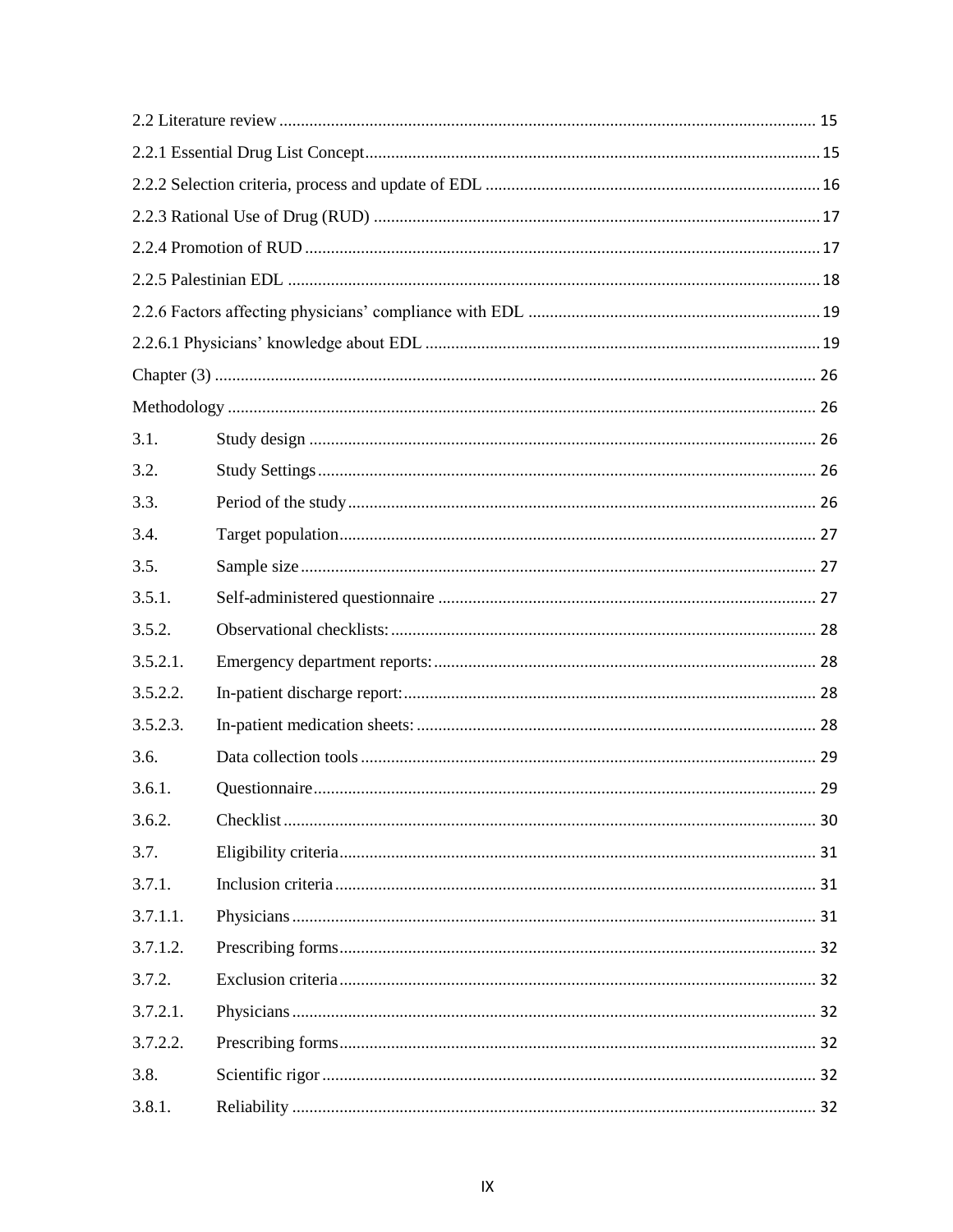| 3.8.2.   |  |
|----------|--|
| 3.8.3.   |  |
| 3.8.4.   |  |
| 3.9.     |  |
| 3.10.    |  |
| 3.11.    |  |
| 3.12.    |  |
| 3.13.    |  |
| .3.14    |  |
|          |  |
|          |  |
| 4.1.     |  |
| 4.1.1.   |  |
| 4.1.1.1. |  |
| 4.1.1.2. |  |
| 4.1.1.3. |  |
| 4.1.1.4. |  |
| 4.1.1.5. |  |
| 4.1.1.6. |  |
| 4.1.1.7. |  |
| 4.1.2.   |  |
| 4.1.2.1. |  |
| 4.1.2.2. |  |
| 4.1.2.3. |  |
| 4.1.2.4. |  |
| 4.1.3.   |  |
| 4.1.3.1. |  |
| 4.1.3.2. |  |
| 4.1.3.3. |  |
| 4.2.     |  |
| 4.2.1.   |  |
| 4.3.     |  |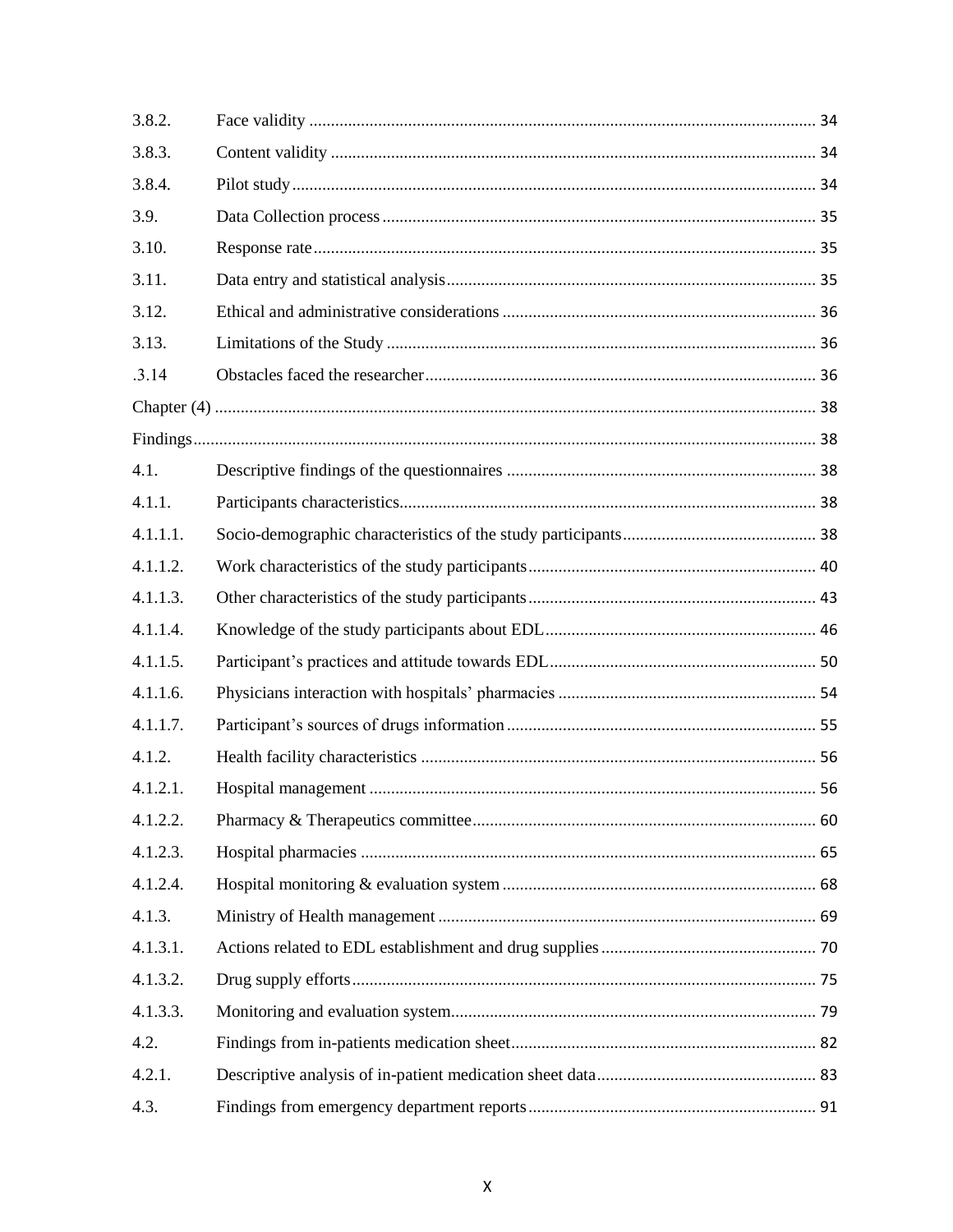| 4.3.1. |  |  |
|--------|--|--|
| 4.4.   |  |  |
| 4.4.1. |  |  |
|        |  |  |
|        |  |  |
| 5.1.   |  |  |
| 5.2.   |  |  |
| 5.2.1. |  |  |
| 5.2.2. |  |  |
| 5.2.3. |  |  |
| 5.2.4. |  |  |
|        |  |  |
|        |  |  |
|        |  |  |
|        |  |  |
|        |  |  |
|        |  |  |
|        |  |  |
|        |  |  |
|        |  |  |
|        |  |  |
|        |  |  |
|        |  |  |
|        |  |  |
|        |  |  |
|        |  |  |
|        |  |  |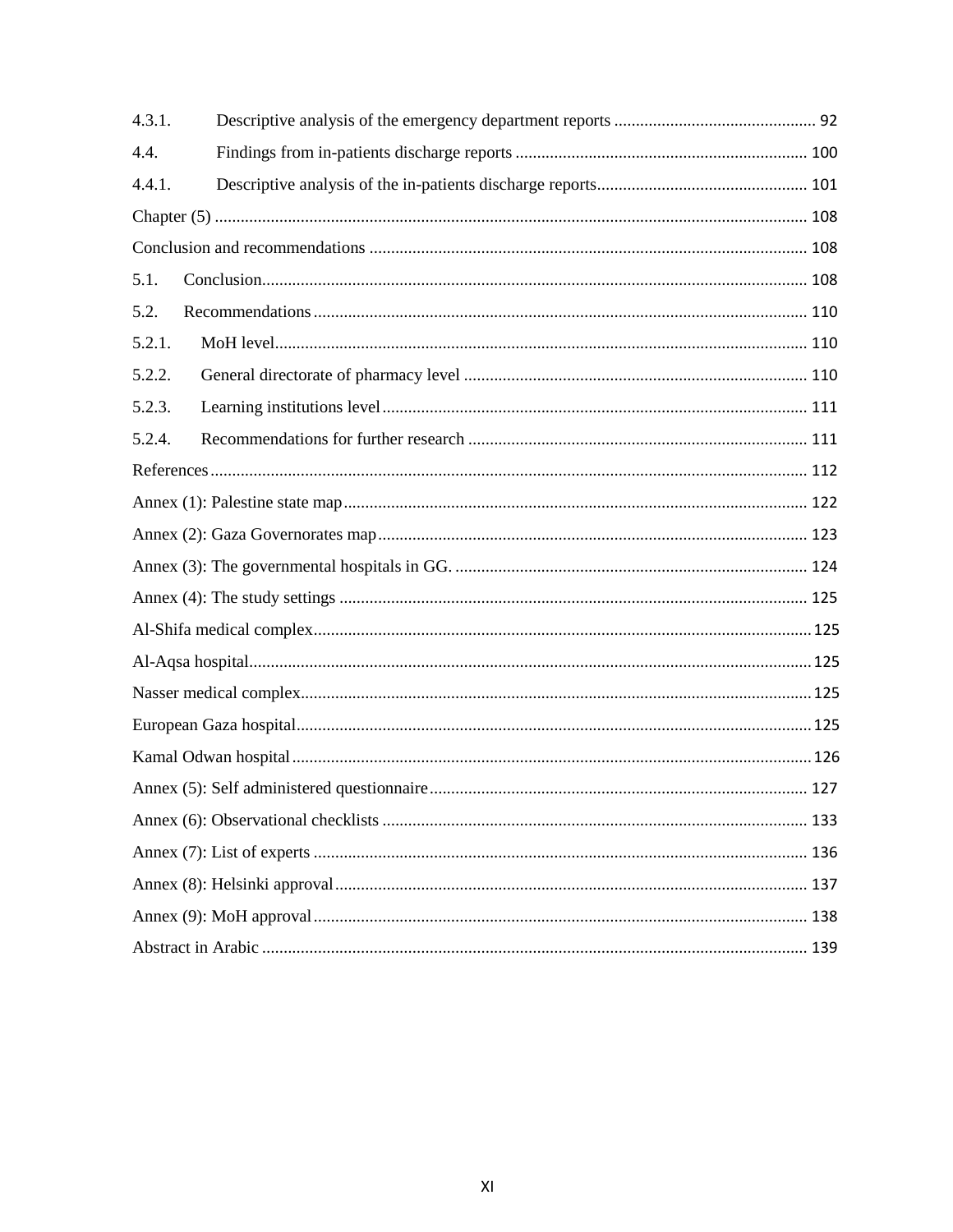## <span id="page-11-0"></span>**List of Abbreviations**

| <b>CDS</b>                 | <b>Central Drug Stores</b>                                           |  |
|----------------------------|----------------------------------------------------------------------|--|
| <b>EDL</b>                 | <b>Essential Drug List</b>                                           |  |
| <b>EDRs</b>                | <b>Emergency department reports</b>                                  |  |
| <b>EGH</b>                 | European Gaza Hospital                                               |  |
| <b>GDP</b>                 | <b>Gross Domestic Product</b>                                        |  |
| GG                         | <b>Gaza Governorates</b>                                             |  |
| <b>GNP</b>                 | <b>Gross National Product</b>                                        |  |
| <b>GS</b>                  | Gaza Strip                                                           |  |
| <b>IPDRs</b>               | In-patient discharge reports                                         |  |
| <b>MDGs</b>                | Millennium Developmental Goals                                       |  |
| MoH                        | Ministry of Health                                                   |  |
| <b>NEDL</b>                | Non Essential Drug List                                              |  |
| <b>NGOs</b>                | Non Governmental Organizations                                       |  |
| <b>OCHA</b>                | United Nations Office for the Coordination of Humanitarian Affairs   |  |
| <b>PCBS</b>                | Palestinian Central Bureau of Statistics                             |  |
| <b>PHC</b>                 | Primary Health Care                                                  |  |
| <b>PLO</b>                 | Palestinian Liberation Organization                                  |  |
| <b>PNA</b>                 | <b>Palestinian National Authority</b>                                |  |
| <b>PNF</b>                 | Palestinian National Drug Formulary                                  |  |
| <b>P &amp; T</b> committee | Pharmacy and Therapeutics committee                                  |  |
| <b>RUD</b>                 | <b>Rational Use of Drugs</b>                                         |  |
| <b>RUM</b>                 | Rational Use of Medicine                                             |  |
| <b>SPSS</b>                | <b>Statistical Package of Social Sciences</b>                        |  |
| <b>STGs</b>                | standard clinical treatment guidelines                               |  |
| <b>UNRWA</b>               | United Nations Relief and Works Agency for Palestine Refugees in the |  |
|                            | Near East                                                            |  |
| <b>WB</b>                  | <b>West Bank</b>                                                     |  |
| <b>WHO</b>                 | World Health Organization                                            |  |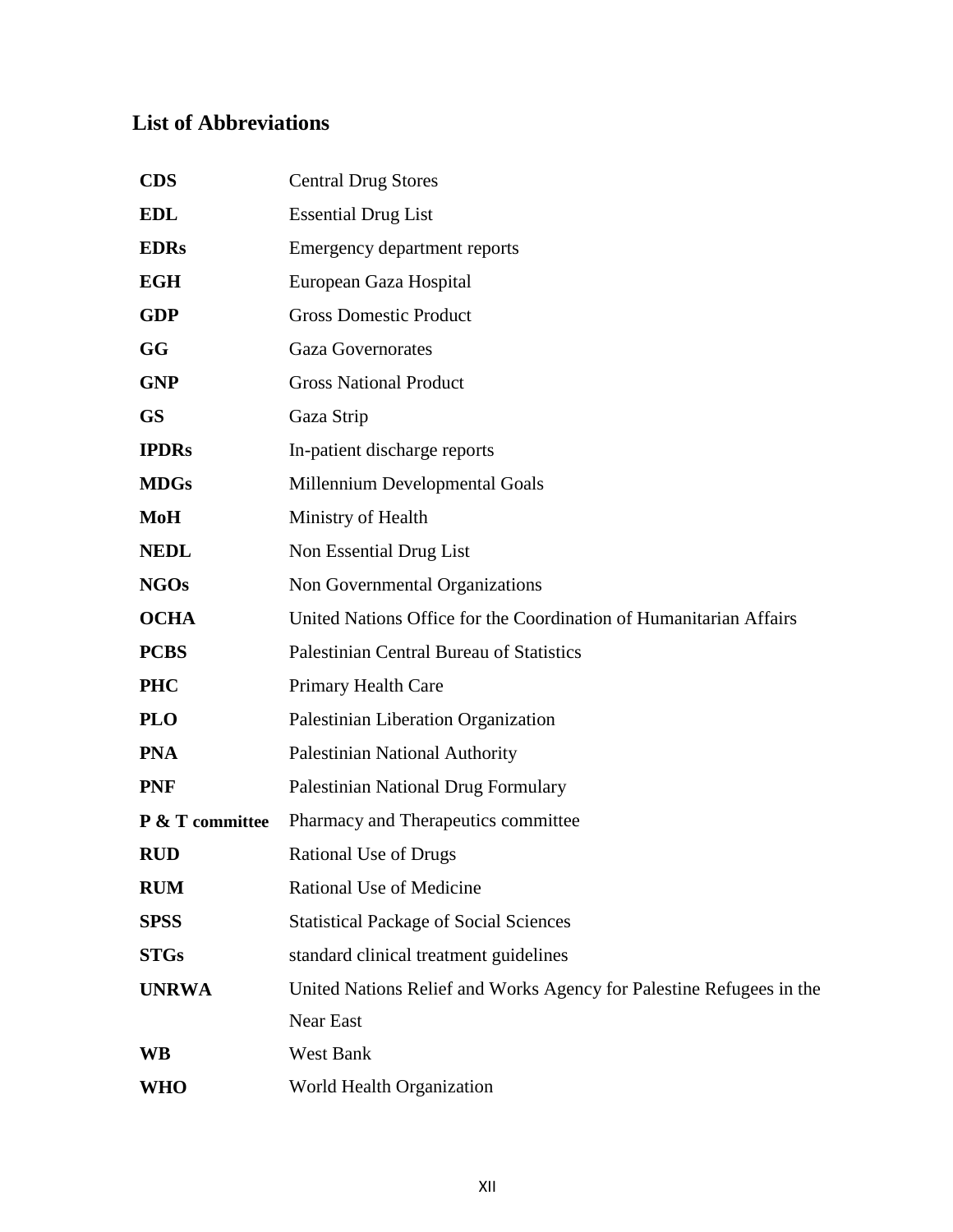# <span id="page-12-0"></span>**List of Tables:**

| Table $(3.1)$       | The total number of physicians working at the study settings and<br>sample size calculation.                |
|---------------------|-------------------------------------------------------------------------------------------------------------|
| <b>Table (4.1)</b>  | Distribution of study participants by selected socio-demographic<br>characteristics                         |
| <b>Table (4.2)</b>  | Years of work experience of the study participants                                                          |
| <b>Table (4.3)</b>  | Knowledge of the study participants about the EDL                                                           |
| <b>Table (4.4)</b>  | Knowledge of the study participants about the EDL updating and<br>training process                          |
| <b>Table (4.5)</b>  | Participant's practices and attitude toward EDL                                                             |
| <b>Table (4.6)</b>  | Participants communication with hospital Pharmacy                                                           |
| <b>Table (4.7)</b>  | Participants opinions about aspects related to EDL updating                                                 |
| <b>Table (4.8)</b>  | Participants opinions about hospital management efforts related to<br><b>EDL</b>                            |
| <b>Table (4.9)</b>  | Participants knowledge about treatment protocols in the hospital                                            |
| <b>Table (4.10)</b> | Table (4.10): Participants knowledge about the role of Pharmacy<br>& Therapeutics committee in the hospital |
| <b>Table (4.11)</b> | Interaction between hospital pharmacists and participants                                                   |
| <b>Table (4.12)</b> | Participant's attitude towards the current monitoring and evaluation<br>system of the MoH                   |
| <b>Table (4.13)</b> | Participants knowledge about the EDL setting up process                                                     |
| <b>Table (4.14)</b> | Participant's awareness about the EDL selection criteria.                                                   |
| <b>Table (4.15)</b> | Participants knowledge about the available drugs in the hospitals                                           |
| <b>Table (4.16)</b> | Participant's attitude toward EDL drugs included in treatment<br>protocols                                  |
| <b>Table (4.17)</b> | Descriptive findings related to the in-patient medication sheets                                            |
| <b>Table (4.18)</b> | Descriptive findings related to the emergency department reports                                            |
| <b>Table (4.19)</b> | Descriptive findings related to the in-patient discharge reports                                            |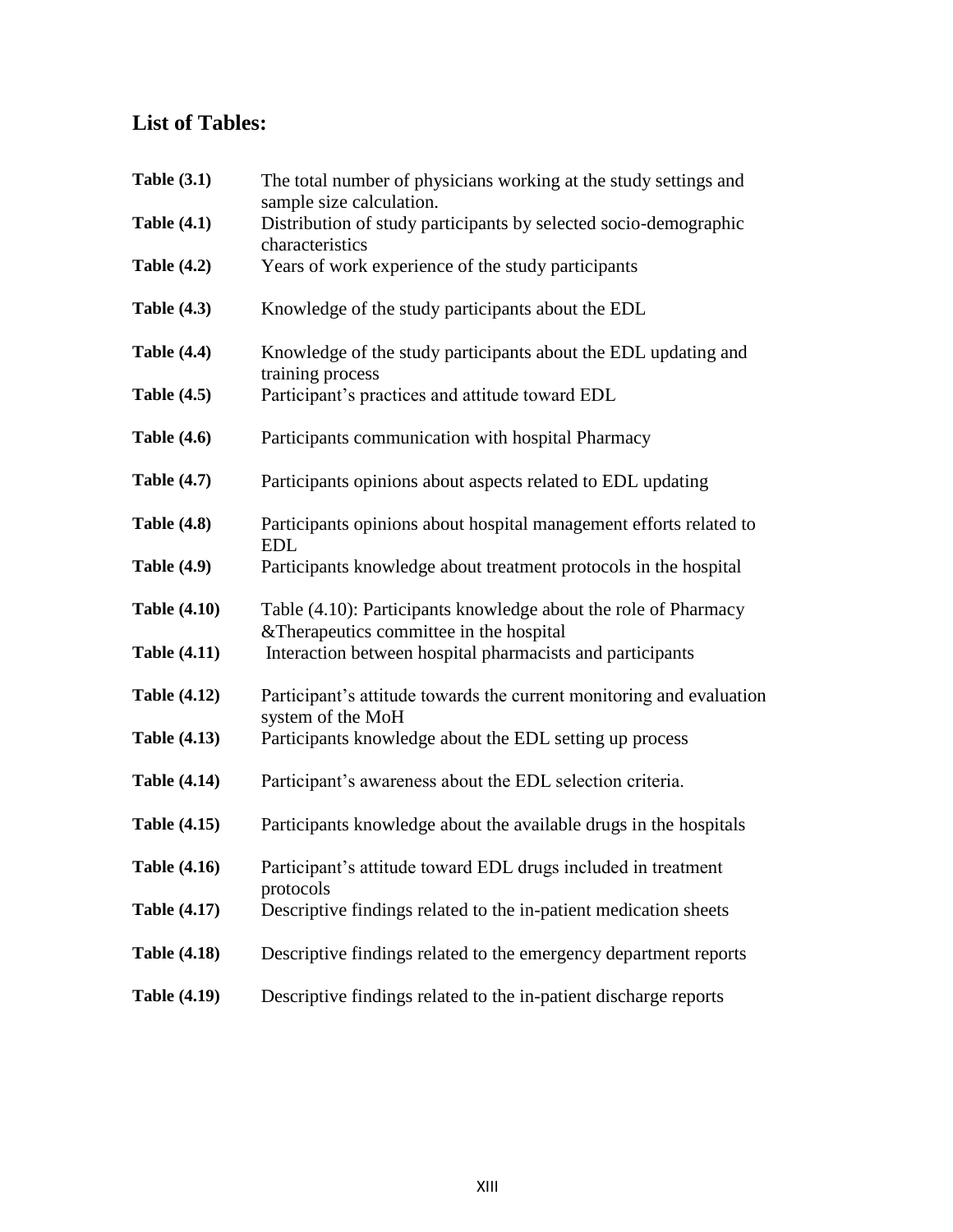# <span id="page-13-0"></span>**List of Figures:**

| Figure $(2.1)$  | Conceptual framework for the study self-developed                                                         |
|-----------------|-----------------------------------------------------------------------------------------------------------|
| Figure $(3.1)$  | Sampling process for data collection tools.                                                               |
| Figure $(4.1)$  | Distribution of the study participants by Gender                                                          |
| Figure $(4.2)$  | Distribution of participants by academic qualifications                                                   |
| Figure $(4.3)$  | Distribution of participants by specialty                                                                 |
| Figure $(4.4)$  | Distribution of participants by managerial positions                                                      |
| Figure $(4.5)$  | Distribution of participants by private work types                                                        |
| Figure $(4.6)$  | Medical representatives visits to the study participants at work                                          |
| Figure $(4.7)$  | Participants receive feedback from Monitoring and Evaluation<br>directorate for their compliance with EDL |
| Figure $(4.8)$  | Total number of in-patient medication sheets collected from<br>hospitals                                  |
| Figure $(4.9)$  | Physicians compliance with EDL in the in-patient medication sheet                                         |
| Figure $(4.10)$ | Figure (4.10) Physicians Compliance with scientific names of drugs<br>in the in-patient medication sheets |
| Figure $(4.11)$ | Total number of ED reports collected from hospitals                                                       |
| Figure $(4.12)$ | Physicians compliance with EDL in the ED reports                                                          |
| Figure $(4.13)$ | Physicians Compliance with scientific names of drugs in ED reports                                        |
| Figure $(4.14)$ | Total number of IPDRs collected from the study settings                                                   |
| Figure $(4.15)$ | Physicians compliance with EDL in the IPDRs                                                               |
| Figure $(4.16)$ | Physicians Compliance with scientific Names of drugs in IPDRs                                             |